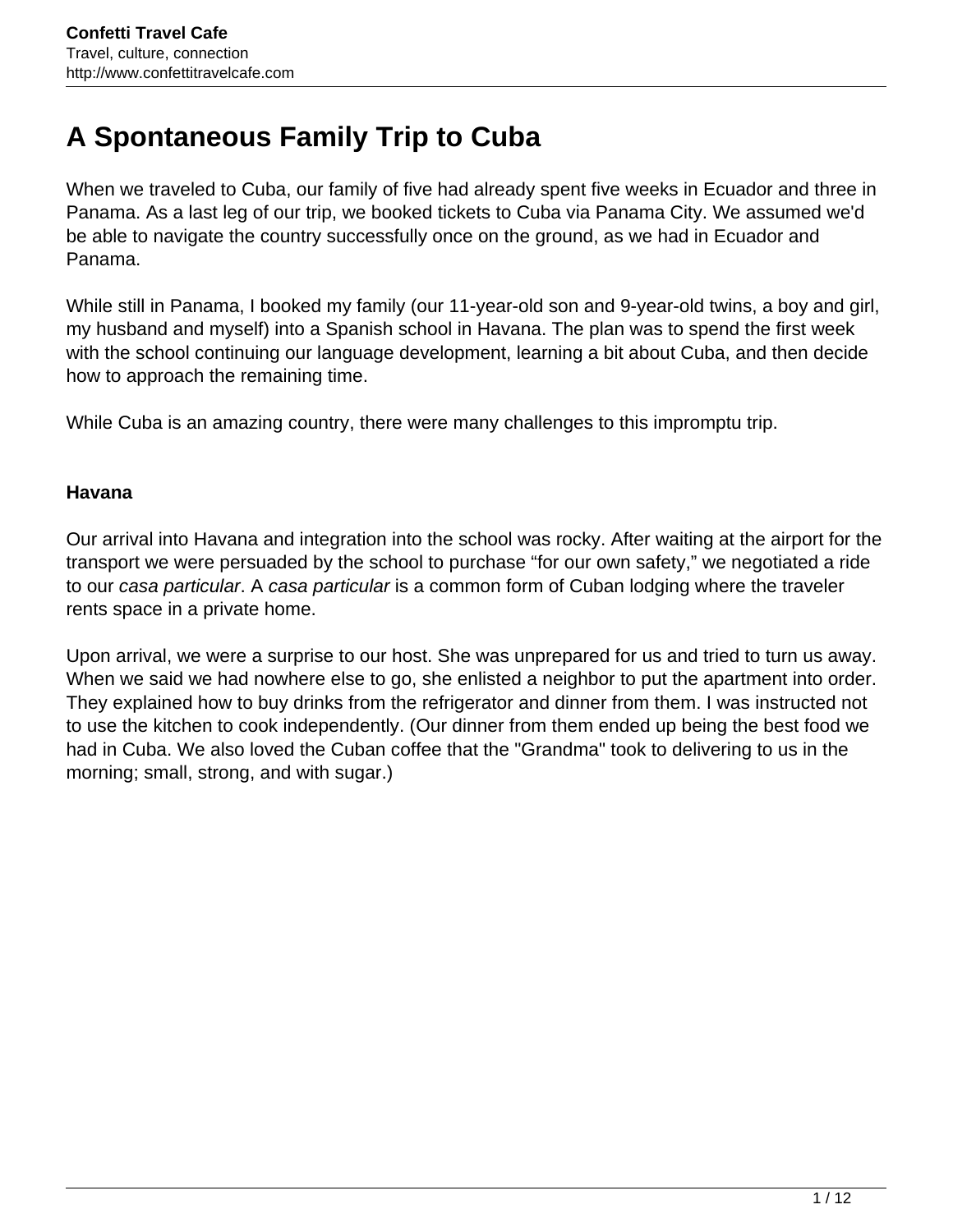

We settled into the two-bedroom apartment with Charlie Chaplin art dominating the walls. My hubby and I took a walk into the neighborhood to find food for our hungry kids, heading down the tree-lined residential street toward the main avenue.

We found one place selling pizza out of a window of a building, but the line was long and we went to a nearby store instead. Cigarettes, liquor, beer and candy were stocked, but the only food we could find was some white rolls. We bought two cold Cuban Cristal beers, and drank them on the sidewalk in front of the store while making small talk with a clerk eager to try out his English.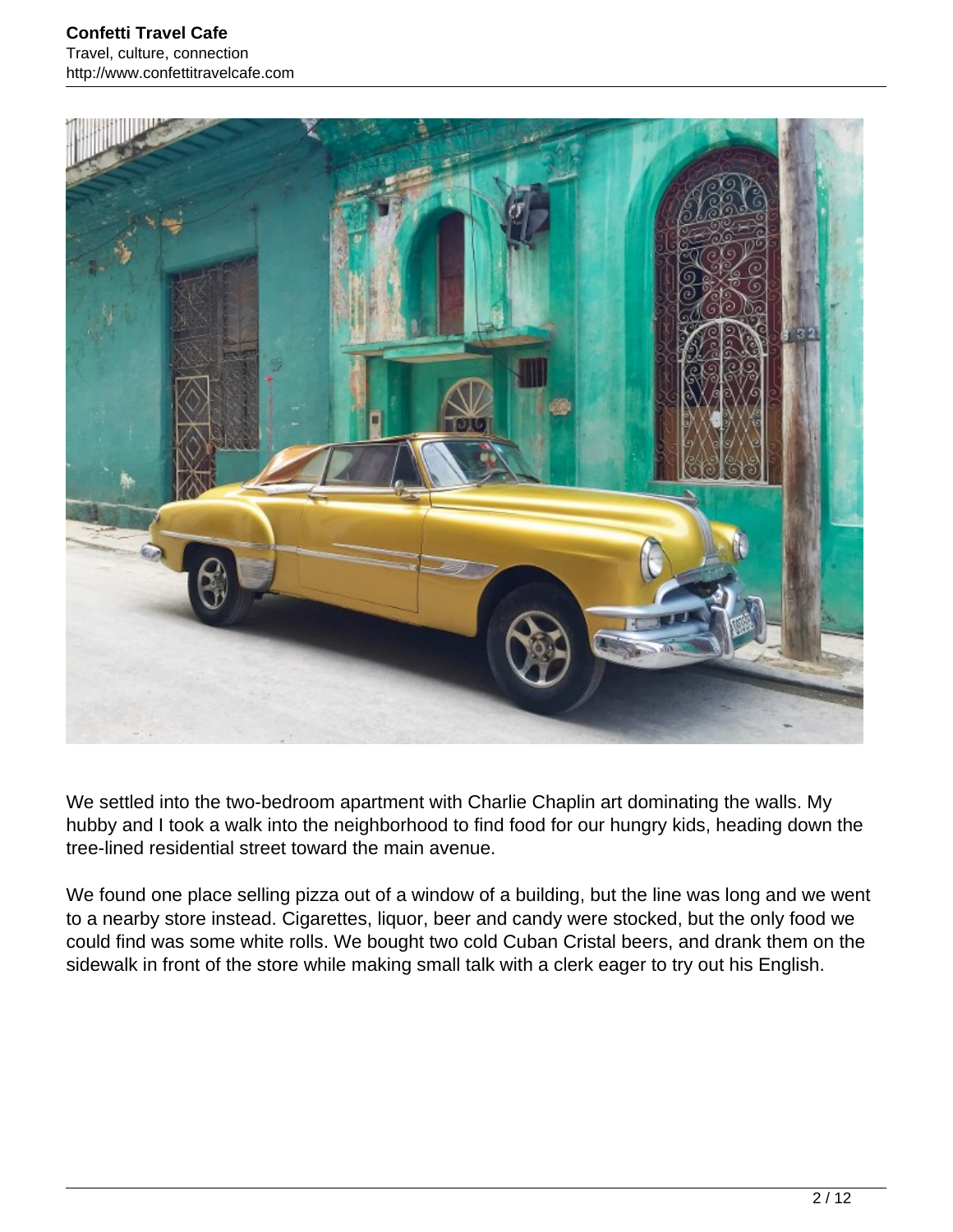

#### **Spanish Lessons, History Lessons**

Later that evening, we learned the Spanish school wasn't ready for us either and had to scramble to find instructors for the children. Fortunately, we were all in classes the next morning.

As part of their Spanish immersion classes, our children visited the zoo with their instructor, giving them a chance to see the conditions of a zoo in a developing nation. My class spent time discussing the complex history of U.S. and Cuban relations. My instructor was knowledgeable about politics in Cuba. One day she lectured our class, consisting of myself and four other Swiss and German students, about the impact of American policy on Cuban economy, repeatedly pointing at me every time she referred to "imperialist American policy."

#### **Touring the City of Havana**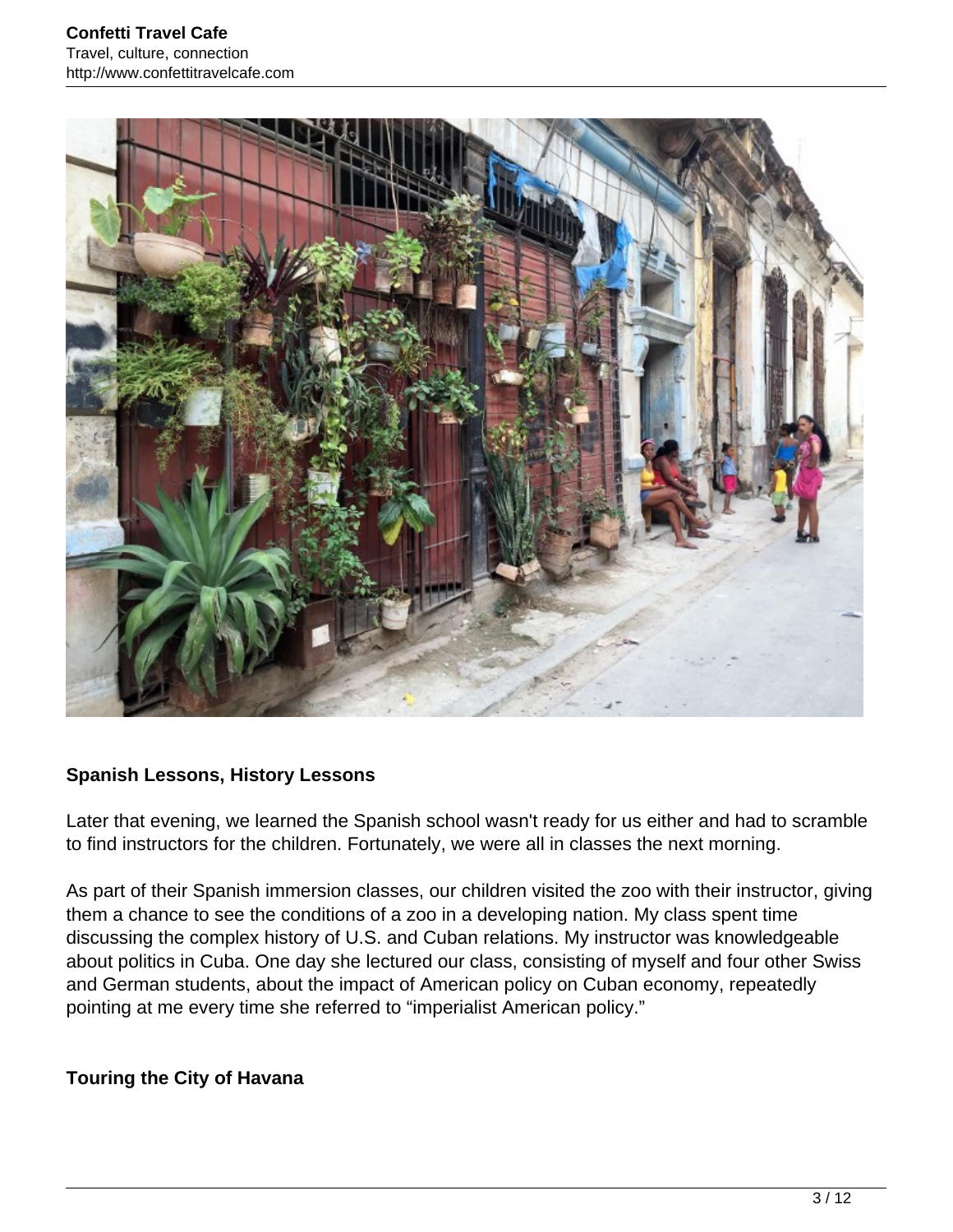In the afternoons, we toured with the school. My husband's instructor doubled as our tour guide. We walked around Havana, learning about revolutionary history, and the many influences of the U.S. and Europe on Cuba's development.



Our guide also spoke of Santería, a religion of Caribbean origin that also includes element of Catholicism, which developed from the Spanish slave trade in Cuba, and the role of superstition in the culture. We stopped at a very large ceiba tree, which originates in Africa and has spiritual significance to those who practice Santería. The tree was surrounded by a wooden plank, then a rod iron gate, preventing one from touching the tree. When we spotted what appeared to be the jaw bone of a large animal placed in a plastic bag by the roots of the tree, the instructor stated that someone likely offered it as a sacrifice.



The guided tours of Havana were invaluable. We visited points of interest from the revolution,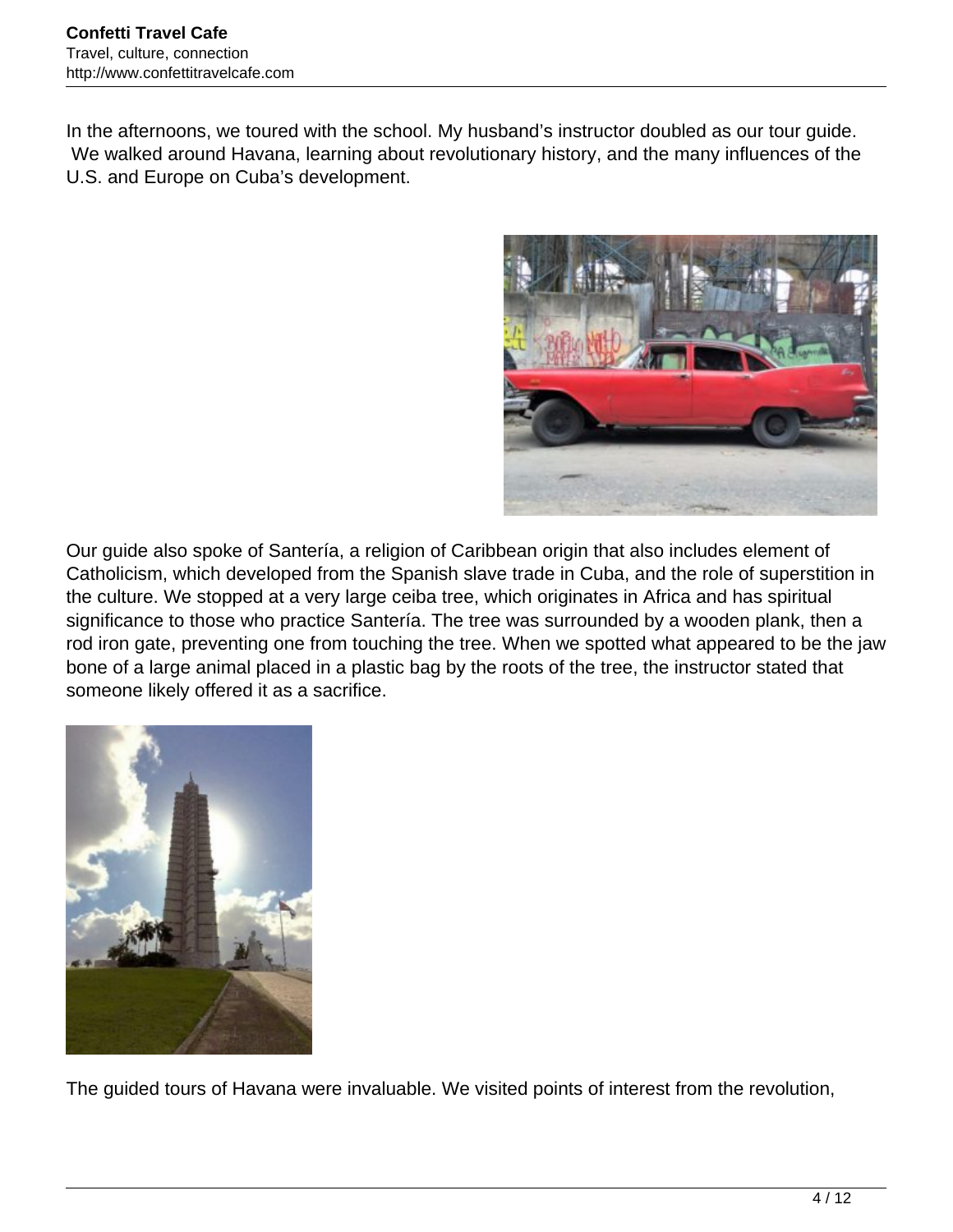mostly the outside of buildings and significant courtyards and statues. Images and quotes of Fidel Castro and Che Guevara decorated most buildings. Billboards illustrated messages for the Cuban people; there were no advertisements anywhere.

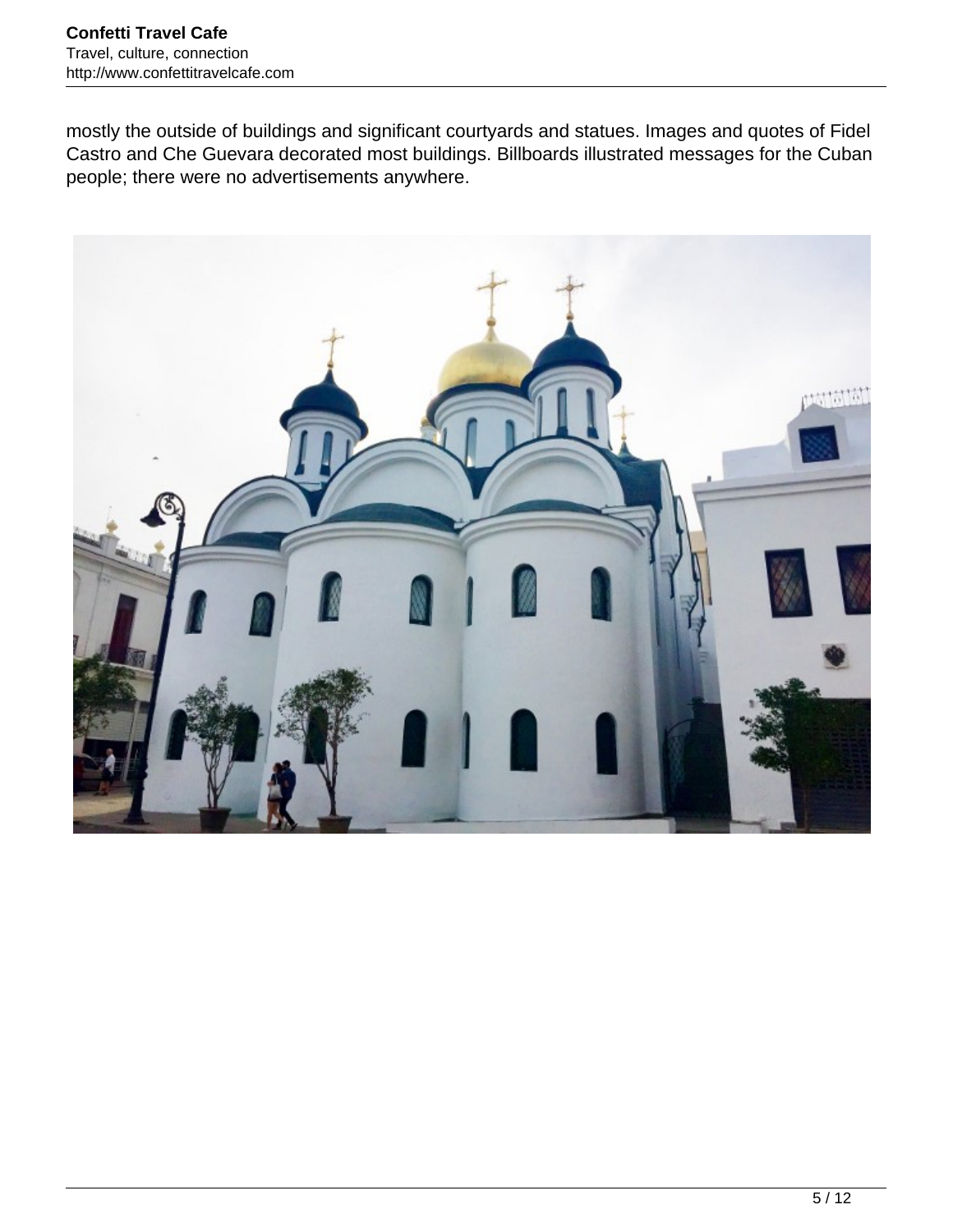

#### **Art, Culture and Street Life**

Havana is known for artistic expression, live music and dancing. Traveling with three young children prevented us from enjoying nightlife other than a couple nights of dining out. During a daytime outing we visited the famous La Bodeguita del Medio, where Ernest Hemingway and other writers, artists and celebrities reportedly spent time listening to music and drinking. Here, at one of Havana's most popular tourists spots, it's traditional to write your name on the walls. People on the streets here offered to take photos with tourists for a bit of cash, some in creative costumes.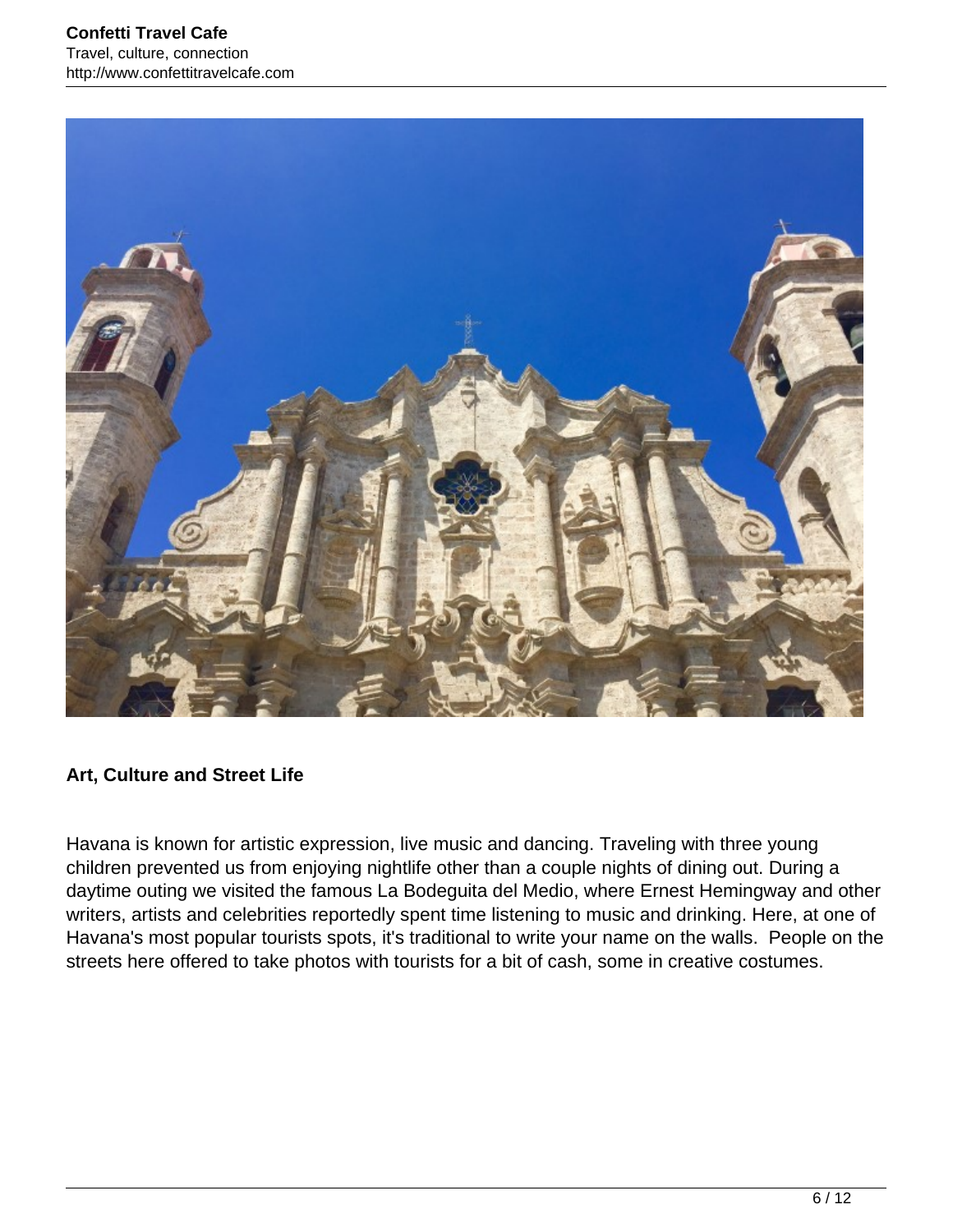

## **Viñales**

We spent our first weekend on a tour to the popular agricultural town of Viñales.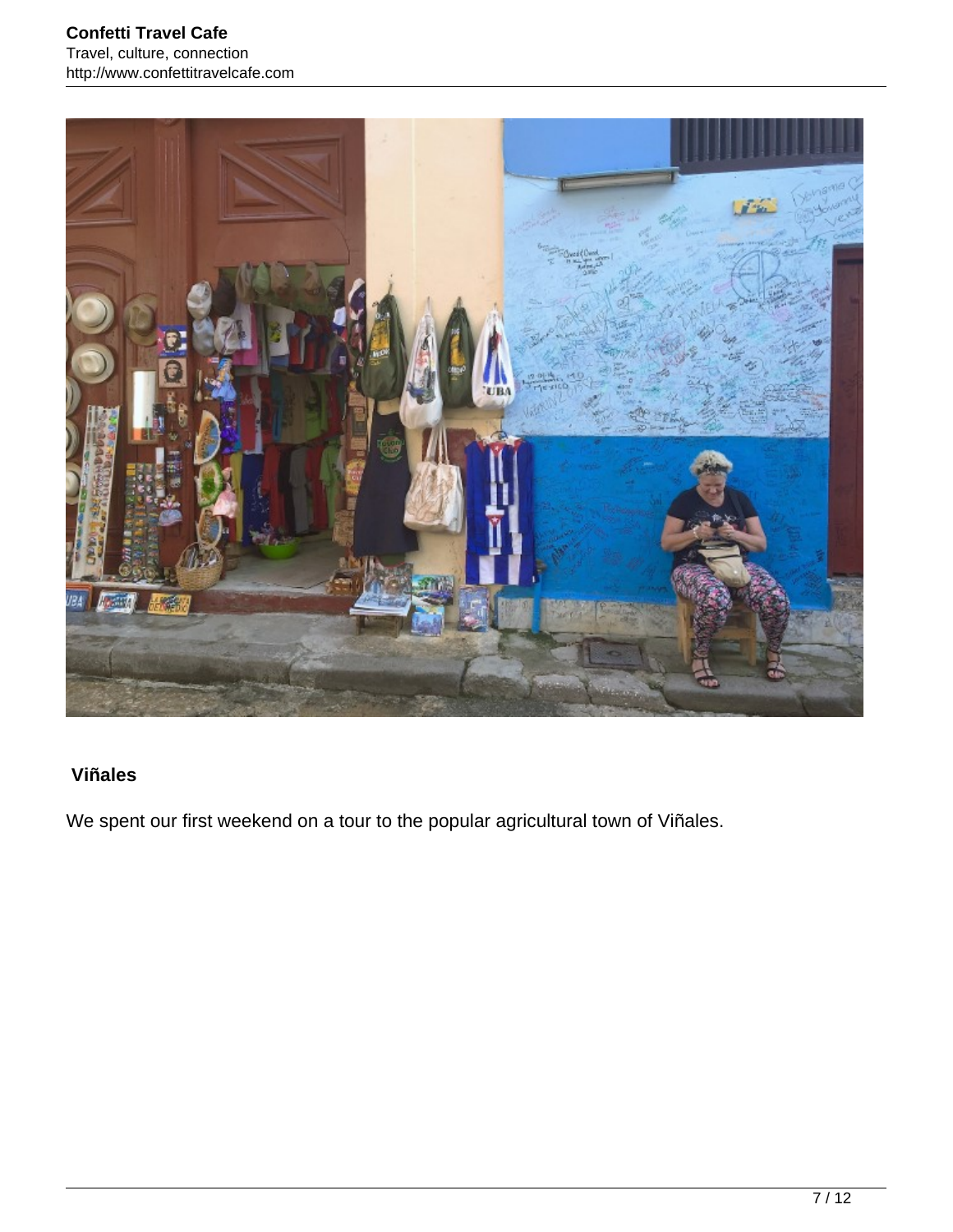

Our casa particular consisted of a couple of bedrooms in the back of a woman's home. We visited a farm which raised rabbits and chickens and cultivated food using their manure and plows pulled by ox.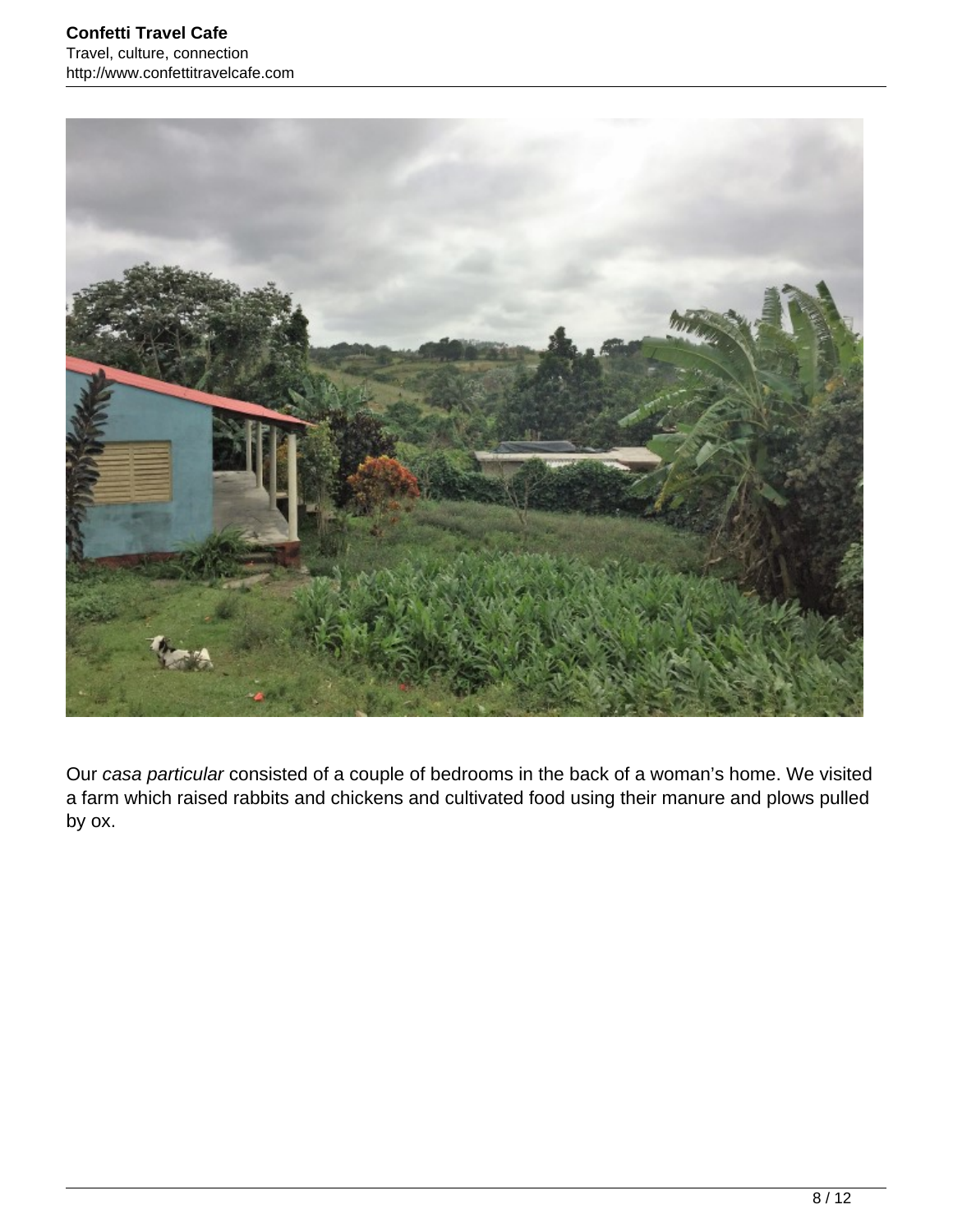

A highlight of Viñales was a horseback ride to a tobacco farm where we watched the farmer roll cigars and cut open coconuts with a machete before adding fresh squeezed orange juice and rum.

We bought his "tobacco libre," the cigars he hand rolled with the 10% of tobacco that he was permitted to retain after giving 90% of production to the government. My husband and I discovered that it's delicious to rub honey on the mouthpiece of a cigar before smoking it.

We trekked into a cave, following a quarter-mile of dark and uneven terrain to a deep blue pool of still water.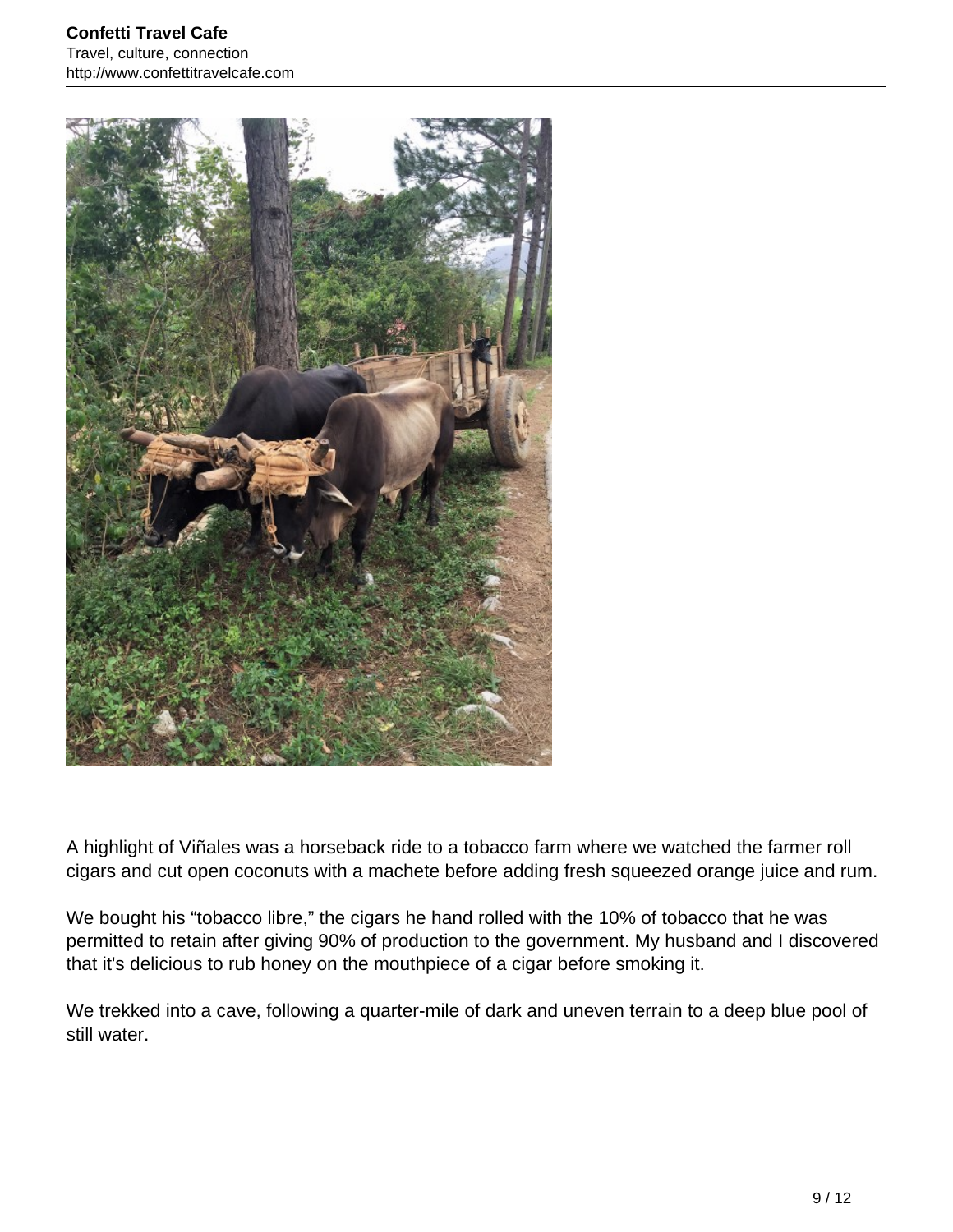

# **Cayo Santa Maria**

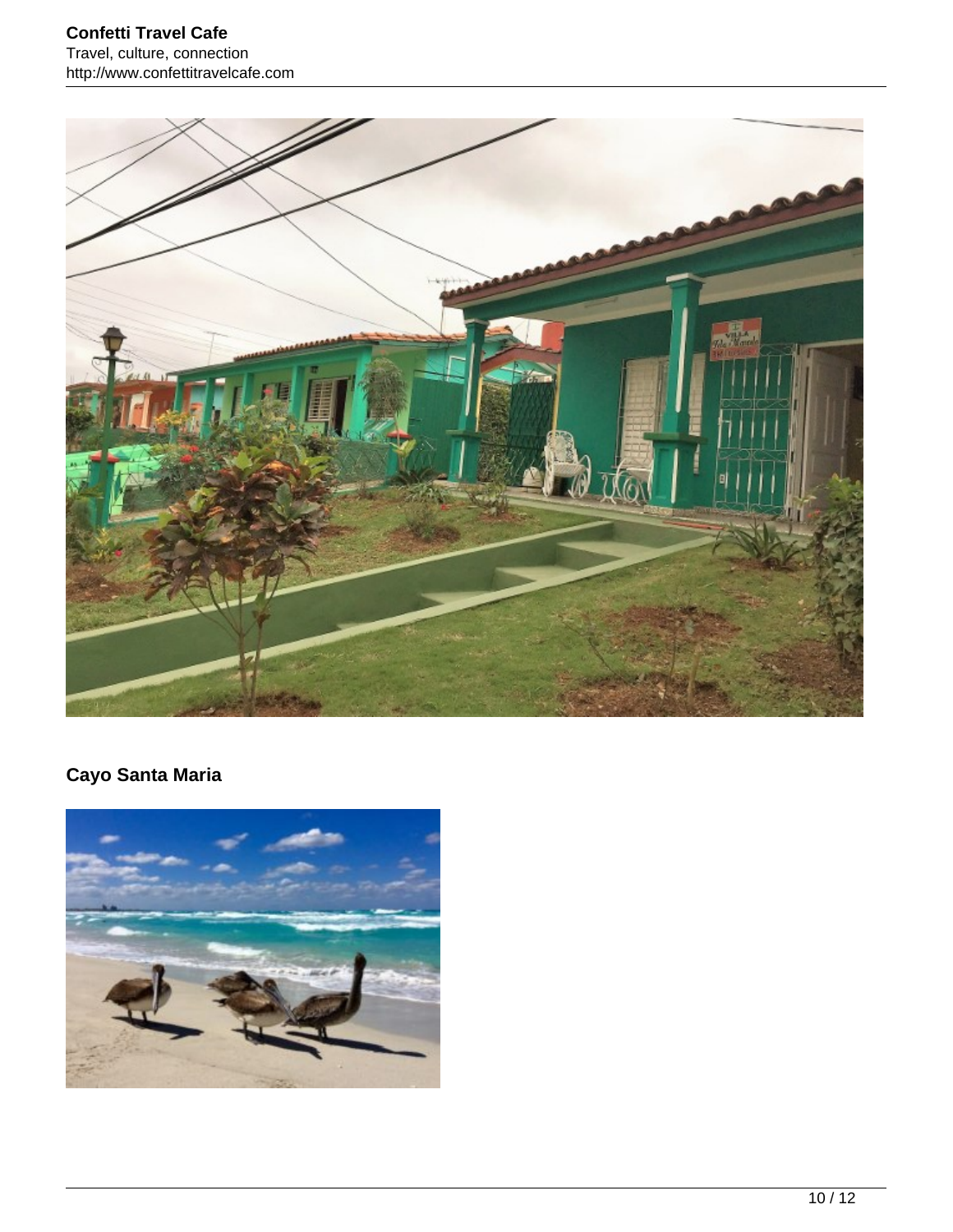After a week of classes and our weekend trip to Viñales, we headed to the coastal resort area of Cayo Santa Maria, in the north central coastal region of Cuba. The beaches here were beautiful; the water a clear turquoise and the beach white sand.

We booked our beach resort stay through a travel agency located outside of Hotel Havana Libre (once known as the Havana Hilton.) The all-inclusive resort meant less decision-making and negotiating, but we regretted we wouldn't be spending more time in neighborhoods.

We enjoyed a short catamaran ride, and the resort brought in some musicians that lit up the nighttime environment. The food, however, grew increasingly indigestible, and drinking and lounging by the pool were the primary activities.

### **Traveling Independently**

Independent travel in Cuba is a challenge for even the most experienced traveler. Hotel rooms were often overbooked. Internet was all but nonexistent. (In Central Havana, we found a city block where small groups of people were crowded. We bought a scratch-it card for \$3 from a young person quietly claiming WiFi [pronounced "wee-fee."] The cards reveal a pass code with about 16 digits, and after persisting through several failed attempts, we used excruciatingly slow internet while sitting in the heat on the concrete with dozens of other people. I was able to send an e-mail to family, but that was the extent of what I could accomplish. Visions of looking up bus schedules and researching towns dissipated.)

Finding bottled water, snacks and some basics was difficult throughout the trip. My daughter and some of the other students got quite sick on the food. We had to watch our cash because, of course, at this time, no American banks or credit card companies operate in Cuba.

What we found is that while many claim you should travel to Cuba before it changes with the onslaught of development and U.S. citizens, growth is likely to be slow and include growing pains. At this time, especially if you are traveling as a family, it's still best to book an organized tour.

#### **For More:**

- Cuba Travel, <http://www.cubatravel.tur.cu/en>
- Auténtica Cuba,<http://gocuba.ca/client/home/index.php>